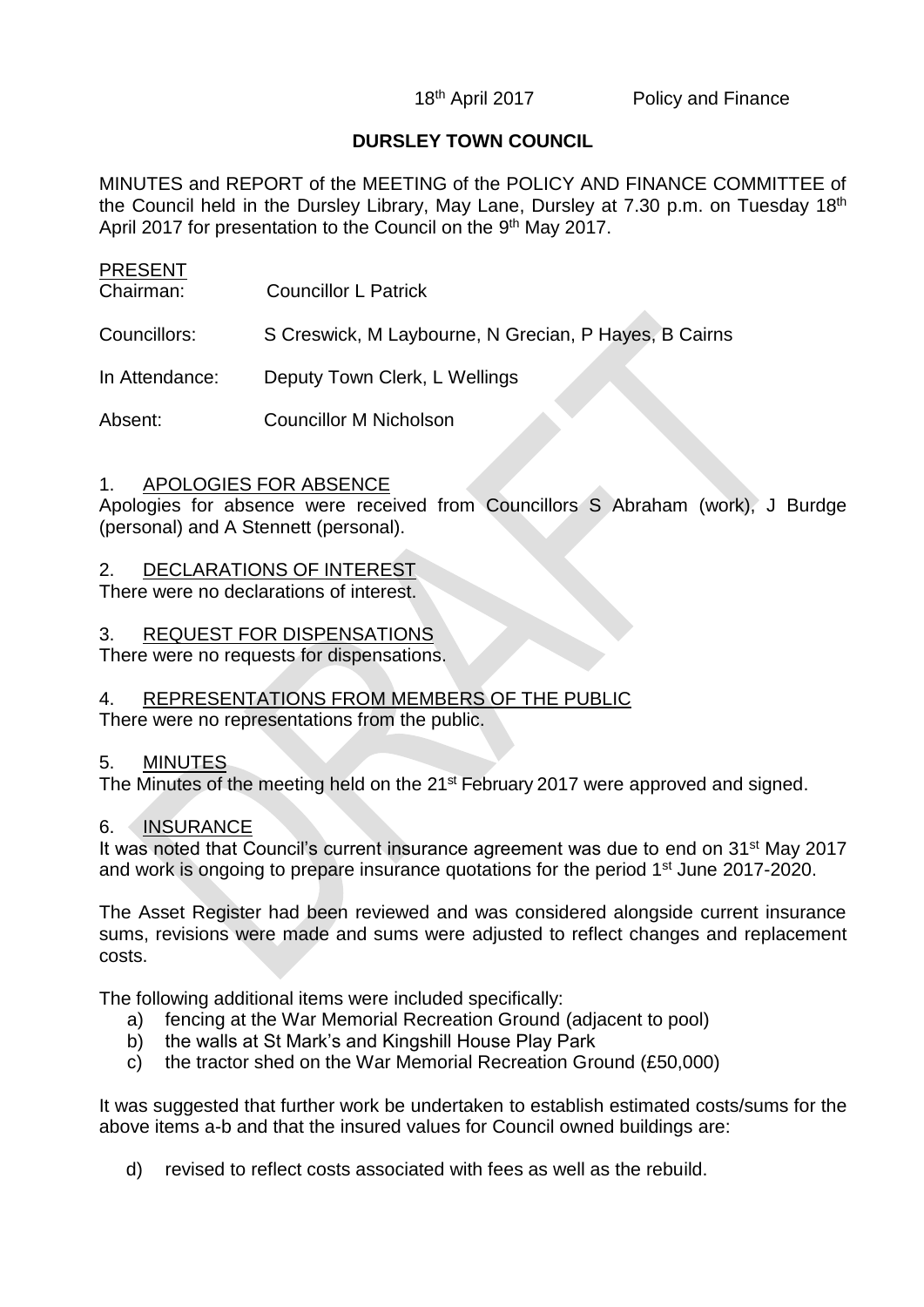## Policy and Finance 18th April 2017

Longer term work was identified in relation to the following which would be scheduled into the work programme:

- e) Ongoing review of the Asset Register and its presentation.
- f) In relation to Council owned buildings/stone bus shelters, recalculate rebuild costs with Quantity Surveyor in 2018 (to include fees/charges).
- g) Seek valuations for regalia (Mayor and Consort Chains).
- h) Seek replacement costs for Cemetery Gates and Fences and War Memorial Gates and Pillars.

Councillor Cairns withdrew from the meeting at 8:45pm.

**IT WAS AGREED** that the Committee Chairman, Vice Chairman and Deputy Town Clerk would work together on the further work identified above in relation to a), b) and d) to agree the additional revisions and submit the revised Asset Register to the insurance companies to progress quotations ready for consideration at full Council. The longer term work identified above e) to h) would be scheduled into the work programme.

### 7. REVIEW OF CURRENT LIST OF DIRECT DEBIT PAYEES

The current list of Direct Debit payees was reviewed. It was noted that Total Gas and Power had overcharged the Council but the amounts had since been adjusted and a refund given.

**IT WAS RESOLVED** to make no changes and accept the current list.

# 8. UPDATE ON THE CHARGES FOR LLOYDS BANK PLC BUSINESS ACCOUNT

A letter from Lloyds Bank plc regarding charges to the Business Account was considered and noted.

# 9. REVIEW THE FOLLOWING EXISTING POLICIES:

# a) DATA PROTECTION POLICY

**IT WAS AGREED** that the above policy would be recommended to Council subject to the following amendments being made: to include a paragraph stating that the Council is registered with the Information Commissioner and to state that the policy would be reviewed 'periodically' and include 'date for review – by 2019'.

## b) PROCUREMENT POLICY

**IT WAS AGREED** that the above policy, as amended by the Town Clerk, would be recommended to Council subject to the inclusion of a paragraph referencing compliance with the Council's Financial Regulations and tendering process.

## 10. UTILITY SUPPLIERS